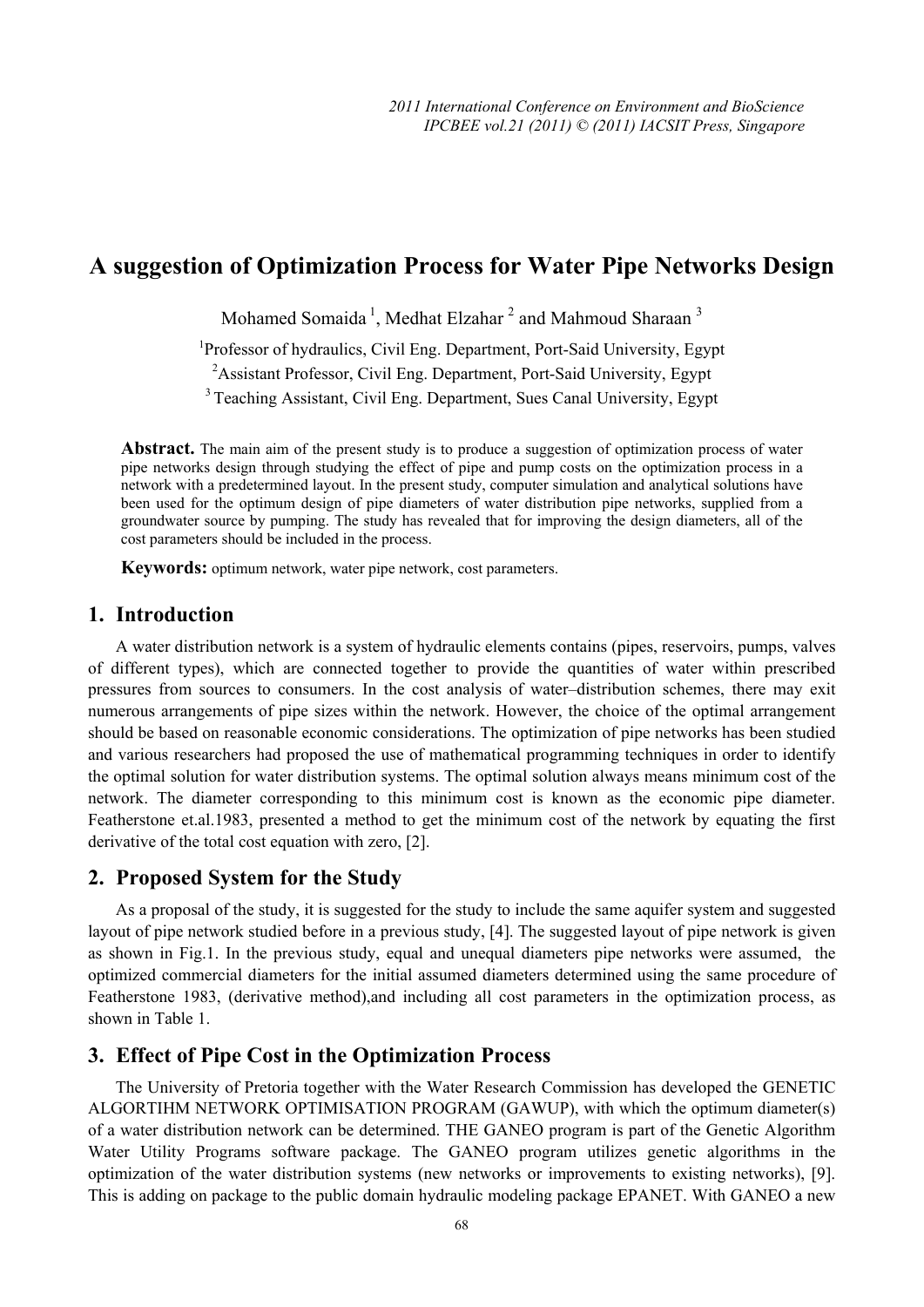network can be designed or an existing network can be improved by adding parallel pipes between certain nodes. The GANEO software has been tested against a number of benchmark problems and provided promising solutions. Therefore; a suggested case study model used for simulation in EPANET software is entered as a main network file in the GANEO software data, which including suggested layout of pipe network and lengths of pipes. The program can be downloaded from the Water Research Commission or the

University of Pretoria website, http://www.sinotechcc.co.za/Software/GAWUP/gawup.html, [9]. The diameters obtained from the running GANEO's software for the best solution are shown in Table 1



Fig. 1: Suggested layout of pipe network and setting of pump, elevated tank, main pipes and P.N.W.

|                  | Length<br>(m) | Including all cost parameters | Considering pipe cost only           |                             |  |
|------------------|---------------|-------------------------------|--------------------------------------|-----------------------------|--|
| Pipe Ref.<br>No. |               |                               | Commercial optimized diameters, (mm) | <b>Commercial optimized</b> |  |
|                  |               | $N_{35}$ P.N.W                | Sch (3) P.N.W                        | diameters, (mm)             |  |
| P <sub>2</sub>   | 179           | 296.6                         | 296.6                                | 296.6                       |  |
| P <sub>3</sub>   | 547           | 296.6                         | 296.6                                | 296.6                       |  |
| P4               | 281           | 296.6                         | 296.6                                | 296.6                       |  |
| P <sub>5</sub>   | 236.5         | 211.8                         | 235.4                                | 169.4                       |  |
| P6               | 254           | 188.2                         | 211.8                                | 188.2                       |  |
| P7               | 362.5         | 188.2                         | 211.8                                | 188.2                       |  |
| P8               | 363.5         | 188.2                         | 188.2                                | 150.6                       |  |
| P <sub>9</sub>   | 338           | 188.2                         | 188.2                                | 131.8                       |  |
| P <sub>12</sub>  | 257.5         | 235.4                         | 211.8                                | 150.6                       |  |
| P <sub>13</sub>  | 345.5         | 188.2                         | 150.6                                | 103.6                       |  |
| P <sub>14</sub>  | 233.5         | 150.6                         | 103.6                                | 84.6                        |  |
| P <sub>15</sub>  | 235           | 103.6                         | 103.6                                | 84.6                        |  |

Table 1: Diameters of the optimal networks by "Derivative Method", [4] and GANEO's results

where:  $N_{35}$  P.N.W and Sch (3) P.N.W refer to the lowest cost networks in the previous study.

For comparison purpose, the results of optimal diameters, global costs and savings using GANEO's software for the suggested layout are given in Table 2.

Table2: Comparison of GANEO's software and derivative methods for global costs and cost savings achieved in N35 P.N.W and Sch (3) P.N.W

| Cost and Cost saving |                | Commercial optimized diameters,<br>(mm), "Derivative method" | Commercial optimized<br>diameters, (mm) |  |
|----------------------|----------------|--------------------------------------------------------------|-----------------------------------------|--|
|                      | $N_{35}$ P.N.W | Sch(3) P.N.W                                                 | "GANEO's solution"                      |  |
| Pipe Cost, (LE)      | 979.125.4      | 977.429.2                                                    | 935.492.6                               |  |
| Global Cost, (LE)    | 3,521,654.5    | 3,520,818.5                                                  | 3,917,420.0                             |  |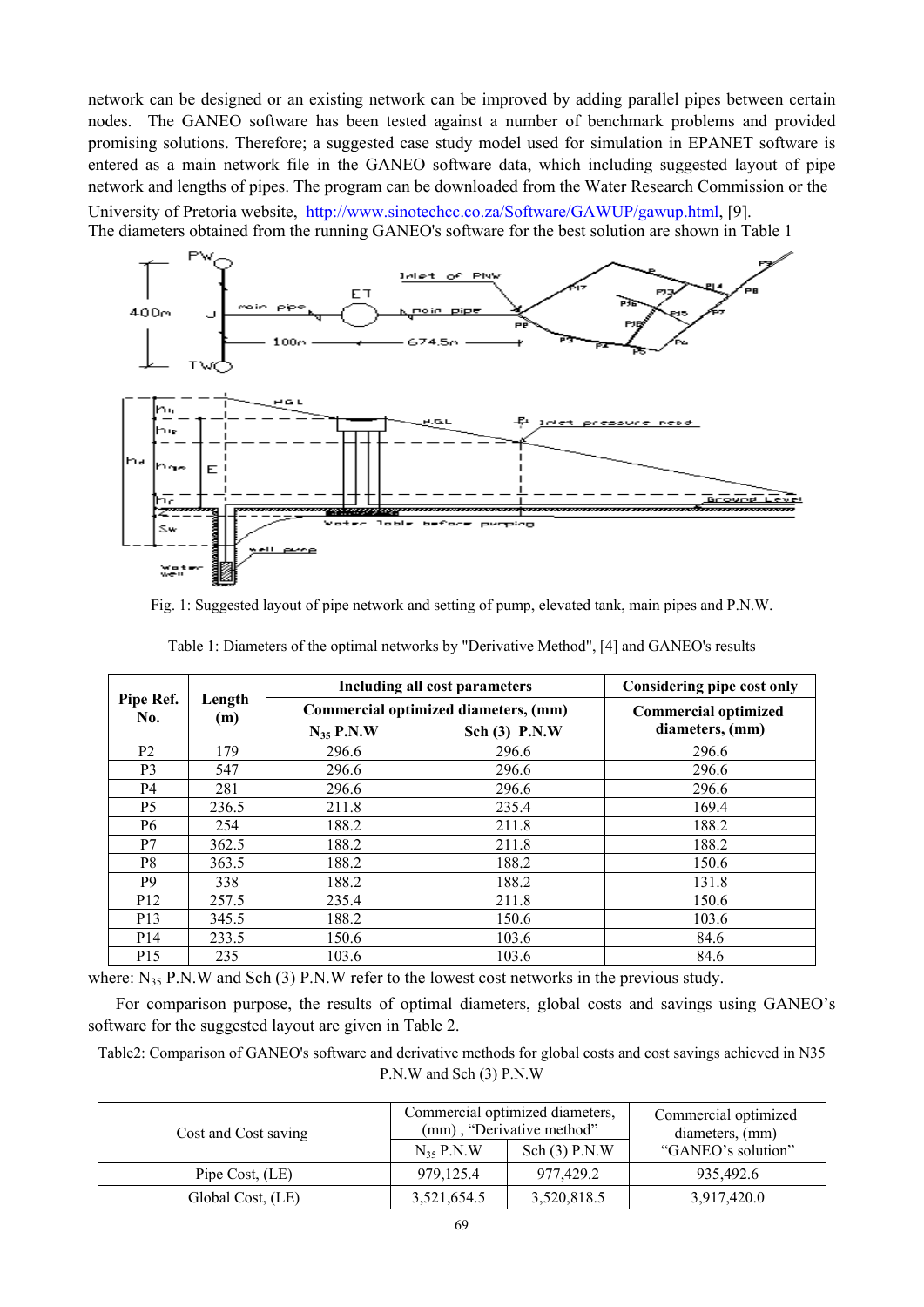| Pipe cost Saving % Compared with   |      |            |
|------------------------------------|------|------------|
| $N_{35}P.N.W$                      | ---- | $4.5\%$    |
| Sch(3) P.N.W                       |      | $4.46\%$   |
| Global cost Saving % Compared with |      |            |
| $N_{35}$ P.N.W                     |      | $-11.26\%$ |
| Sch(3) P.N.W                       |      | $-1124\%$  |

#### **Investigation of Table 2 shows that:**

- The diameters reached by GANEO's solution are smaller than those obtained by the derivative method, since the first depends on pipe cost only, a condition which is verified at reduced diameters.
- GANEO's solution for both schemes shows nearly pipe cost savings about 4.5 %.
- For global costs, the cost savings are nearly equal but have negative signs. This means that the global cost according to GANEO's are much larger than those obtained by the derivative method. However, the smaller diameters reached by GANEO's cause increase of operating head of pump, pumping cost and pump cost.

#### **4. Excluding the Pump Cost**

 The cost parameters calculated according to the Egyptian local market, and the same formula of the total cost used before in the previous study, [4].are given as follows:

Total Cost<sub>P.N.W</sub>,  $C_T = C_{pi2} + C_{p1} + C_{p2} + C_{we} + C_{et} + C_{Lm} + C_{tr} + C_{in}$  (1)

Pipe cost,  $C_{\text{ni2}} = 1423 \cdot L \cdot D^{2.12}$  (2)

$$
C_{Pi2} = 1423 \cdot L_i \cdot \left(\frac{0.33 \cdot L_i \cdot Q_i^2}{S \cdot (24 \cdot 60 \cdot 60)^2}\right)^{0.424}, \text{ where } D = \left(\frac{0.33 \cdot L_i \cdot Q_i^2}{S \cdot (24 \cdot 60 \cdot 60)^2}\right)^{0.2}
$$

For all pipes,

$$
C_{Pi2} = 0.0579 * \sum_{i=1}^{i=m} \left( \frac{L_i * f_i^{0.424} * Q_i^{0.848}}{S^{0.424}} \right)
$$
 (3)

Where:

*m:* is the number of pipes ( $m = 12$ ),  $Q_i$ : is the individually pipe discharge ( $m^3$ /day), S: hydraulic gradient  $f_i$ : is the friction factor (function of *K*/D and Reynolds number), where *k* is the roughness height, [7]

Pumping cost =  $C_{p1} = A_1 * Q_t * H_d$ , A<sub>1</sub>: is unit cost of pumping = 2.984 LE/(m<sup>3</sup>/day)/ m<sub>Lift</sub> Pump cost =  $C_{p2} = A_2 * Q_t * H_d$ ,  $A_2$ : is unit cost of pump = 0.6 LE/(m<sup>3</sup>/day)/ m<sub>Lift</sub> Well cost =  $C_{we}$  = 160,000 LE Elevated tank  $\cos t = C_{et} = C * Q_t^{0.77}$ , C: is the cost coefficient of elevated tank= 450 Treatment cost =  $C_{tr}$  =  $C_2$  \*  $Q_t$ ,  $C_2$ : is the cost coefficient of treatment = 520 Inclusive cost =  $C_{in} = C_3 * Q_t$  $0.54$ ,  $C_3$ : is the cost coefficient of inclusive = 3100 Labor and maintenance cost =  $C_{Lm} = C_1 * Q_t^{0.47}$ ,  $C_1$ : is the cost coefficient of labor and maintenance = 5000

Then, the general formula for the total cost after excluding the pump term is given as following.

$$
C_T = 0.0579 * \sum_{i=1}^{i=m} \left( \frac{L_i \cdot f_i^{0.424} \cdot Q_i^{0.848}}{S^{0.424}} \right) + A_1 Q_t H_d + 160000 + C Q_t^{0.2} + C_1 Q_t^{0.47} + C_2 Q_t^{0.65} + C_3 Q_t^{0.54} \tag{4}
$$

In the equation (4), the value of operating head  $H_d$  can be expressed as:

 $H_d = S_w + Z + h_r + h_{L1} + h_{L2} + h_{fmax}$ The previous equation can be expressed as follows:  $H_d = S_w + Z + h_r + h_{L1} + h_{L2} + S L_{sh}$ 

In which  $S$ = the hydraulic gradient of the shortest flow line, of length  $L<sub>sh</sub>$ , leading from the point of pressure head elevation over the entire network. The basis of the optimization technique is that the optimal design is obtained by equating hydraulic gradients between adjacent nodes to a hypothetical value S, and then equation (4) becomes: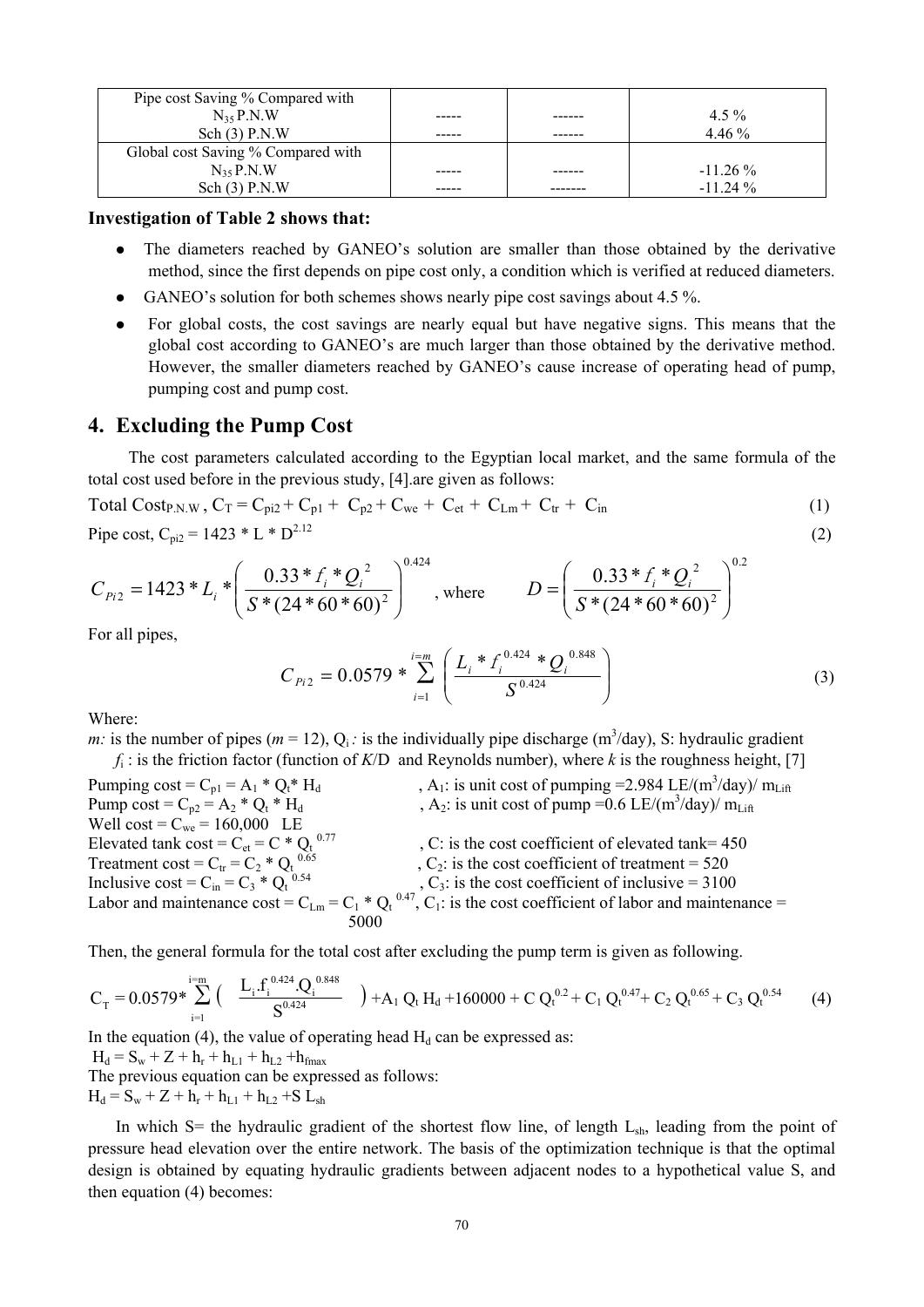$$
C_{T} = 0.0579 * \sum_{i=1}^{i=m} \left( \frac{L_{i} f_{i}^{0.424} \cdot Q_{i}^{0.848}}{S^{0.424}} \right) + A_{1} Q_{t} (S_{w} + Z + h_{r} + h_{L1} + h_{L2} + S L_{sh}) + 160000 + C Q_{t}^{0.77} + C_{1} Q_{t}^{0.47} + C_{2} Q_{t}^{0.65} + C_{3} Q_{t}^{0.54}
$$
(5)

Equation (5), now involves two variables, namely S as the independent variable, and  $C_T$  as the dependent variable. This equation can be solved in  $C_T$  for different values of S; the result is shown in Fig.2 which shows the total cost,  $C_T$ , has a minimum value where  $dC_T/dS$  equals zero. Thus the value of S can be calculated by equating the first derivative of equation (5) to zero



Fig.2 Variation of global cost function, CT, with hypothetical hydraulic gradient

#### **Results of the optimum diameters (excluding the pump cost)**

 The diameters obtained after ignoring the pump cost for each of equal and unequal diameters are shown in the following Table3.

|                 | Length,<br>(m) | Commercial optimized diameters, (mm) |                 |  |
|-----------------|----------------|--------------------------------------|-----------------|--|
| Pipe Ref. No.   |                | $N_{35}$ P.N.W                       | Sch $(3)$ P.N.W |  |
| P <sub>2</sub>  | 179            | 296.6                                | 296.6           |  |
| P <sub>3</sub>  | 547            | 296.6                                | 296.6           |  |
| P4              | 281            | 296.6                                | 296.6           |  |
| P <sub>5</sub>  | 236.5          | 211.8                                | 235.4           |  |
| <b>P6</b>       | 254            | 188.2                                | 211.8           |  |
| P7              | 362.5          | 169.4                                | 188.2           |  |
| P8              | 363.5          | 188.2                                | 188.2           |  |
| P <sub>9</sub>  | 338            | 188.2                                | 188.2           |  |
| P <sub>12</sub> | 257.5          | 235.4                                | 211.8           |  |
| P <sub>13</sub> | 345.5          | 169.4                                | 150.6           |  |
| P <sub>14</sub> | 233.5          | 131.8                                | 84.6            |  |
| P <sub>15</sub> | 235            | 103.6                                | 103.6           |  |

Table 3: Results of the diameters when excluding the pump cost

On comparison basis, the results for optimal diameters and the corresponding global costs for  $N_{35}$  P.N.W and Sch (3) P.N.W using the derivative method when ignoring pump cost, Table3, are compared with those obtained including pump cost. Using the same procedure, the results are given in Table 4

Table 4: Comparison of global costs and savings for  $N_{35}$  P.N.W and Sch (3) P.N.W, excluding and including pump cost by derivative method

| Pipe Ref. No.     | Commercial optimized<br>diameters, (mm)<br>"including pump cost" |                 | Commercial optimized<br>diameters, (mm)<br>"Excluding pump cost" |                 |
|-------------------|------------------------------------------------------------------|-----------------|------------------------------------------------------------------|-----------------|
|                   | $N_{35}$ P.N.W                                                   | Sch $(3)$ P.N.W | $N_{35}$ P.N.W                                                   | Sch $(3)$ P.N.W |
| Pipe Cost, (LE)   | 979, 125.4                                                       | 977,429.2       | 971,806.93                                                       | 972,225.15      |
| Global Cost, (LE) | 3,521,654.5                                                      | 3,520,818.5     | 3,345,400.0                                                      | 3,346,534.3     |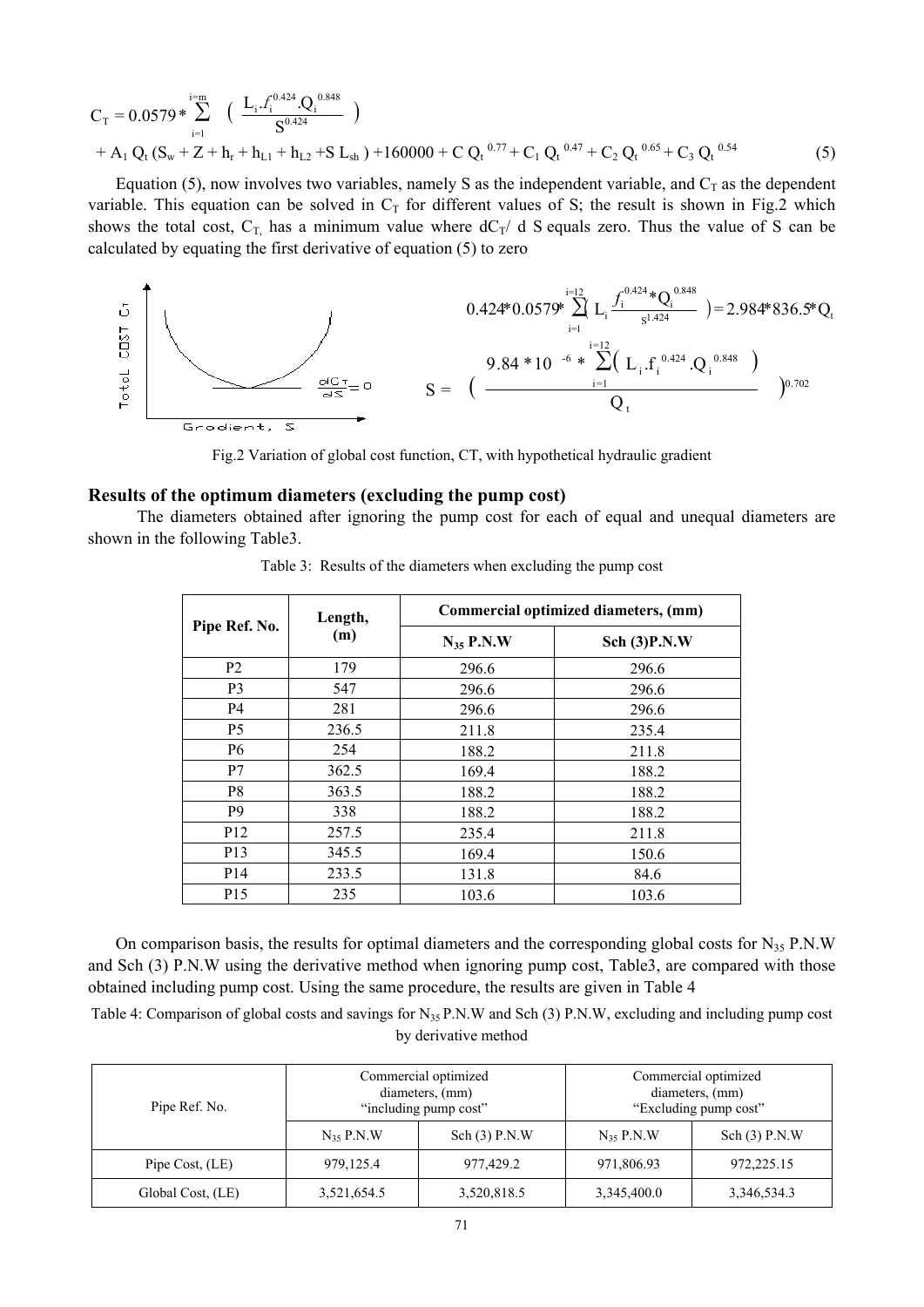| Pipe cost Saving %<br>Compared with same P.N.W   | ------- | ------- | $0.75 \%$ | $0.535\%$ |
|--------------------------------------------------|---------|---------|-----------|-----------|
| Global cost Saving %<br>Compared with same P.N.W | ------- | ------- | $5\%$     | 5%        |

## **Investigation of Table 4 shows that:**

- The reduction in diameters when excluding pump cost is expected and logical, Fig.3
- When excluding the pump cost in the optimization process, the savings in pipe cost are negligible which means that, the reductions in diameters size are slight for both schemes.
- 3- For global costs, the savings are about 5% for both schemes. The cost saving is found smaller than the cost savings ranging from 7% to 11% reached without ignoring the pump cost, [4].



Fig.3. Effect of excluding pump cost on pipe diameters

# **5. Conclusion and Recommendations**

## **5.1. Conclusions**

From the present study the following remarks can be concluded:

- 1- The computer software is a basic step in the solution of pipe networks for discharge and friction head loss in individual pipes.
- 2- GANEO's Software (which runs for pipe cost only), verifies a cost saving in the pipe cost about 4.5% for N<sub>35</sub> P.N.W and Sch (3) P.N.W, this is considered of minor importance.
- 3- For global costs, GANEO's solution gives costs much larger than these obtained by the derivative method. This is attributed to the smaller diameters reached by GANEO's solution which leads to larger operating head of pump and increase pumping and pump costs.
- 4- Although the GANEO's software leads to minimum diameters (minimum pipe cost) as an easier and quick method but the result must be treated with caution, since the energy and other costs are neglected.
- 5- The study assures the possibility of using the derivative method for global cost functions to develop analytical expression for optimal design of diameters of pipe networks.
- 6- Excluding pump cost could reduce the global costs, but this process is not recommended.
- 7- To improve the design diameters, all the cost parameters must be included in the optimization of the global cost functions to get the most reliable cost solution.

## **5.2. Recommendations**

It is recommended to:

- 1- Apply the previous methodologies for the design and/or study of more complex pipe networks.
- 2- Apply the developed equation on actual water distribution systems, and use of more developed computer software to get optimal solutions with reduced time.

# **6. Symbols**

- A1 Unit cost of pumping
- A2 Unit cost of pump